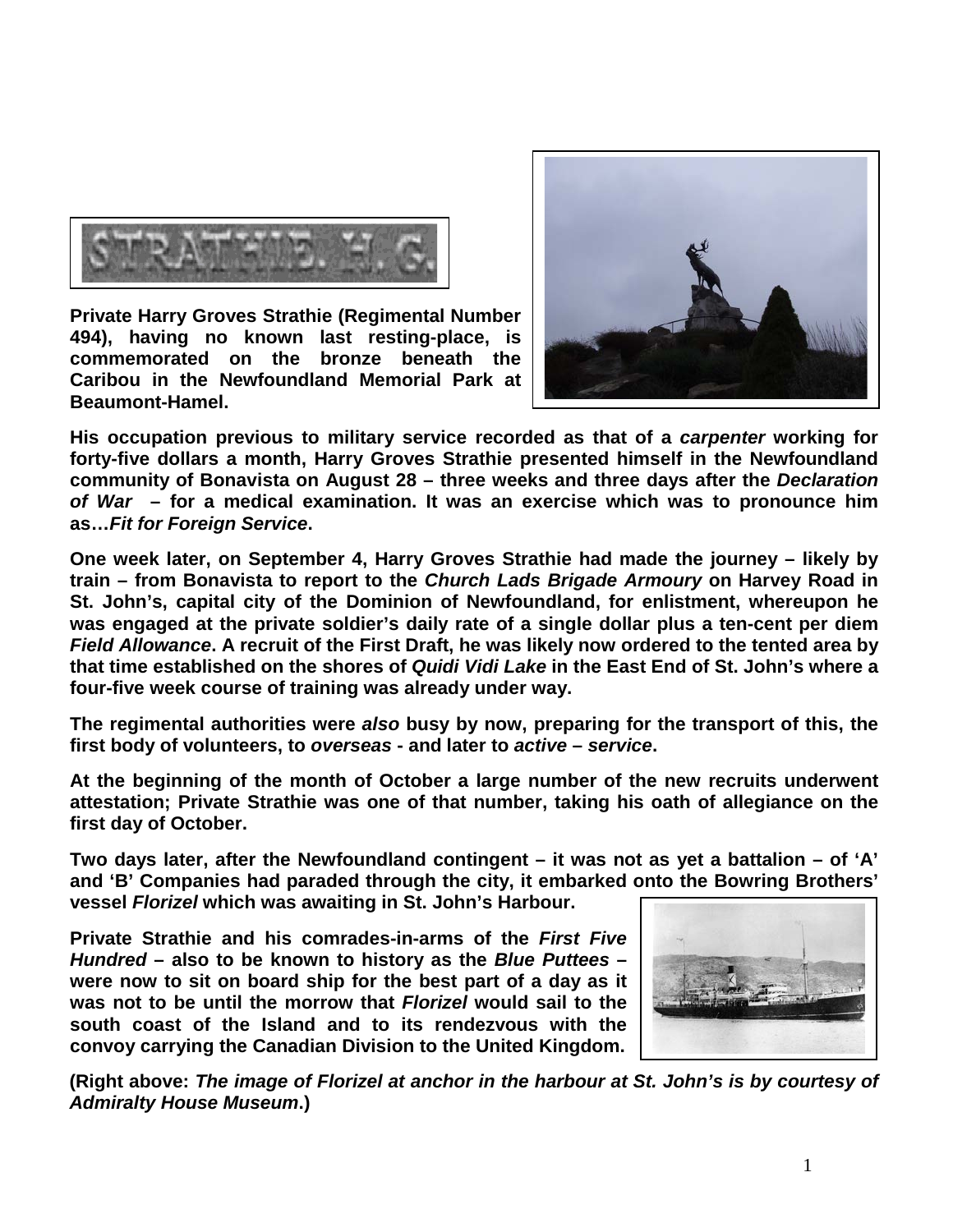**(Right below:** *Fort George, constructed in the latter half of the eighteenth century, still serves the British Army to this day***. – photograph from 2011)**

**In the United Kingdom this first Newfoundland contingent was to train in three venues during the late autumn of 1914 and then the winter of 1914-1915: firstly in southern England on the Salisbury Plain; then in Scotland at Fort George – on the Moray Firth close to Inverness; and lastly at Edinburgh Castle where the unit was to provide the first garrison from outside the British Isles.** 

**(Right below:** *The venerable Edinburgh Castle dominates the city from its position on the summit of Castle Hill***. – photograph from 2011)**

**Some three months later, on May 11, and some seven weeks into spring – although in Scotland there was apparently still snow - the entire Newfoundland unit – by now 'A' and 'B' Companies re-enforced by 'C', 'D', and 'E' - was ordered moved from the Scottish capital to** *Stobs Camp***, all under canvas and south-eastwards of Edinburgh, in the vicinity of the town of Hawick.** 

**It was to be at** *Stobs Camp* **that the Newfoundland contingent received the reenforcements from home – 'F' Company which arrived on July 10, 1915 - that would bring its numbers up to that of British Army establishment battalion strength\*. The now-formed 1st Battalion of the Newfoundland Regiment was thus rendered ready to be ordered on '***active service***'.**

**\****The number was about fifteen hundred, sufficient to provide four 'fighting' companies, two re-enforcement companies and a headquarters staff.*

**(Right:** *The Newfoundland Regiment marches past on the training ground at Stobs Camp and is presented with its Colours on June 10, 1915.* **– by courtesy of Reverend Wilson Tibbo and Mrs. Lillian Tibbo)**

**At the beginning of that August of 1915, the four senior Companies, 'A', 'B', 'C' and 'D' – Private Strathie among their ranks - were then sent south from** *Stobs Camp* **to undergo a final two weeks of training, as well as an inspection by the King, at Aldershot.** 

This force, now designated as the 1<sup>st</sup> Battalion of the Newfoundland Regiment, was **thereupon attached to the 88th Brigade of the 29th Division of the (British) Mediterranean Expeditionary Force.**

**Meanwhile the two junior companies, the later-arrived 'E' and the aforementioned lastarrived 'F', were ordered transferred to Scotland's west coast, to Ayr, there to provide the nucleus of the newly-forming 2nd (***Reserve***) Battalion.**





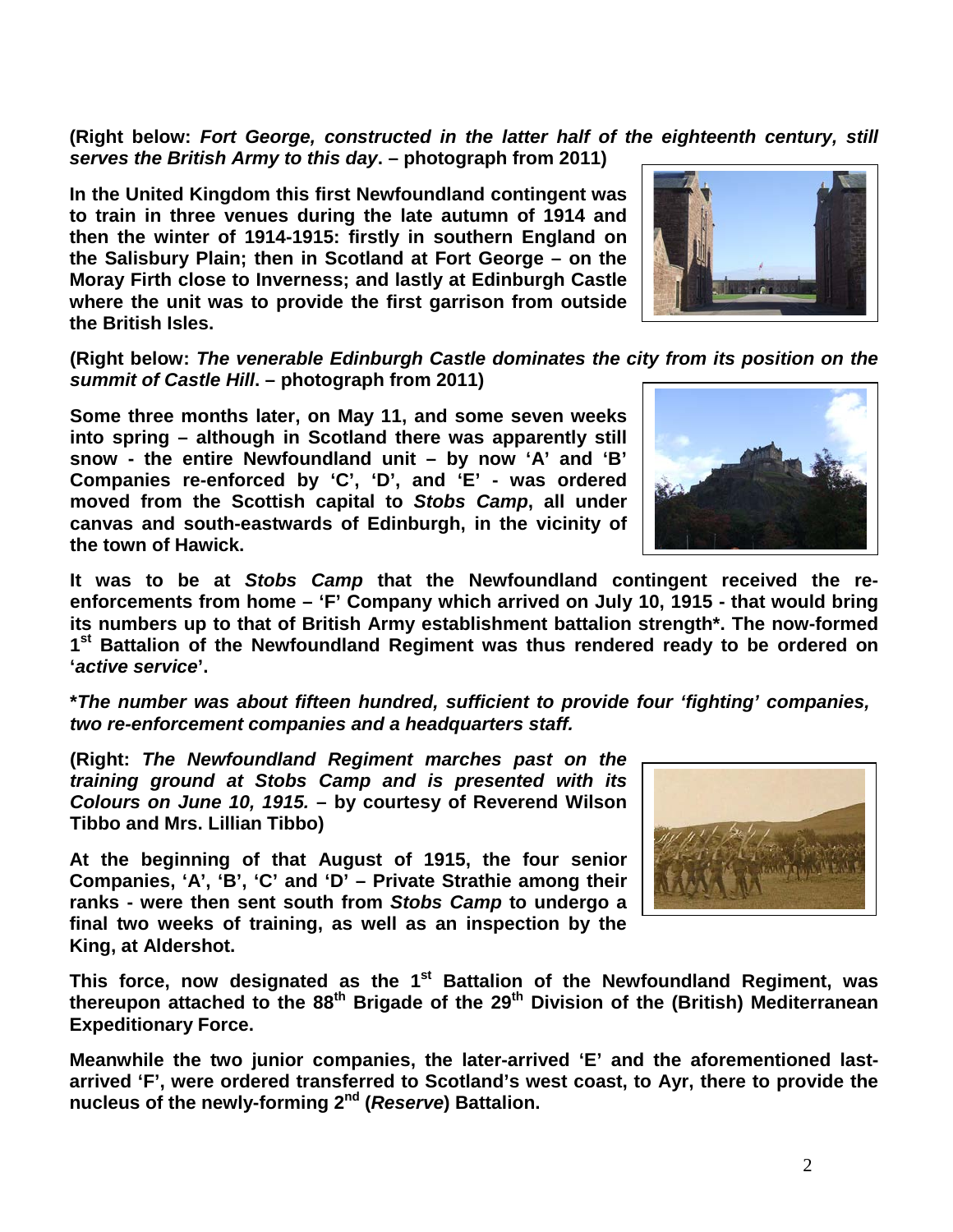**(Right:** *George V, by the Grace of God, of the United Kingdom of Great Britain and Ireland and of the British Dominions beyond the Seas, King, Defender of the Faith, Emperor of India* **– the photograph is from** *Bain News Services* **via the** *Wikipedia* **web-site.)**

**It was also during this period while at Aldershot that on August 14 Private Strathie was prevailed upon to re-enlist, on this occasion for the**  *duration of the war\****. And it was there that he suffered the only stain on an otherwise impeccable conduct record: three days** *confined to camp* **for having…***dirty buttons***…while on guard duty.**



**\****At the outset of the War, perhaps because it was felt by the authorities that it would be a conflict of short duration, the recruits enlisted for a single year. As the War progressed, however, this was likely to cause problems and the men were encouraged to re-enlist***.**

**(Right:** *Some of the personnel of 'A', 'B', 'C' and 'D' Companies of the 1st Battalion of the Newfoundland Regiment at Aldershot in August of 1915, prior to its departure to active service on the Gallipoli Peninsula*  **– from** *The Fighting Newfoundlander* **by Col. G.W.L. Nicholson, C.D.)**

**While 'E' and 'F' Companies were beginning their posting to the Regimental Depot at Ayr, on August 20 of 1915 the 1st Battalion embarked in the Royal Navy Harbour of Plymouth-Devonport onto the requisitioned passenger-liner** *Megantic* **for passage to the Middle East and to the fighting against the Turks.** 

**(Right above:** *The image of Megantic, here in her peace-time colours of a 'White Star Line' vessel, is from the Old Ship Picture Galleries web-site***.)**

**There, a month later – having spent some two weeks billeted in British barracks in the vicinity of the Egyptian capital, Cairo - on September 20, the 1st Battalion was to land at** *Suvla Bay* **on the** *Gallipoli Peninsula***.**

**(Right:** *Kangaroo Beach, where the officers and men of the 1st Battalion, Newfoundland Regiment, landed on the night of September 19-20, 1915, is to be seen in the distance at the far end of Suvla Bay. The remains of a landing-craft are still clearly visible in the foreground on 'A' Beach***. – photograph taken in 2011)**









**(continued)**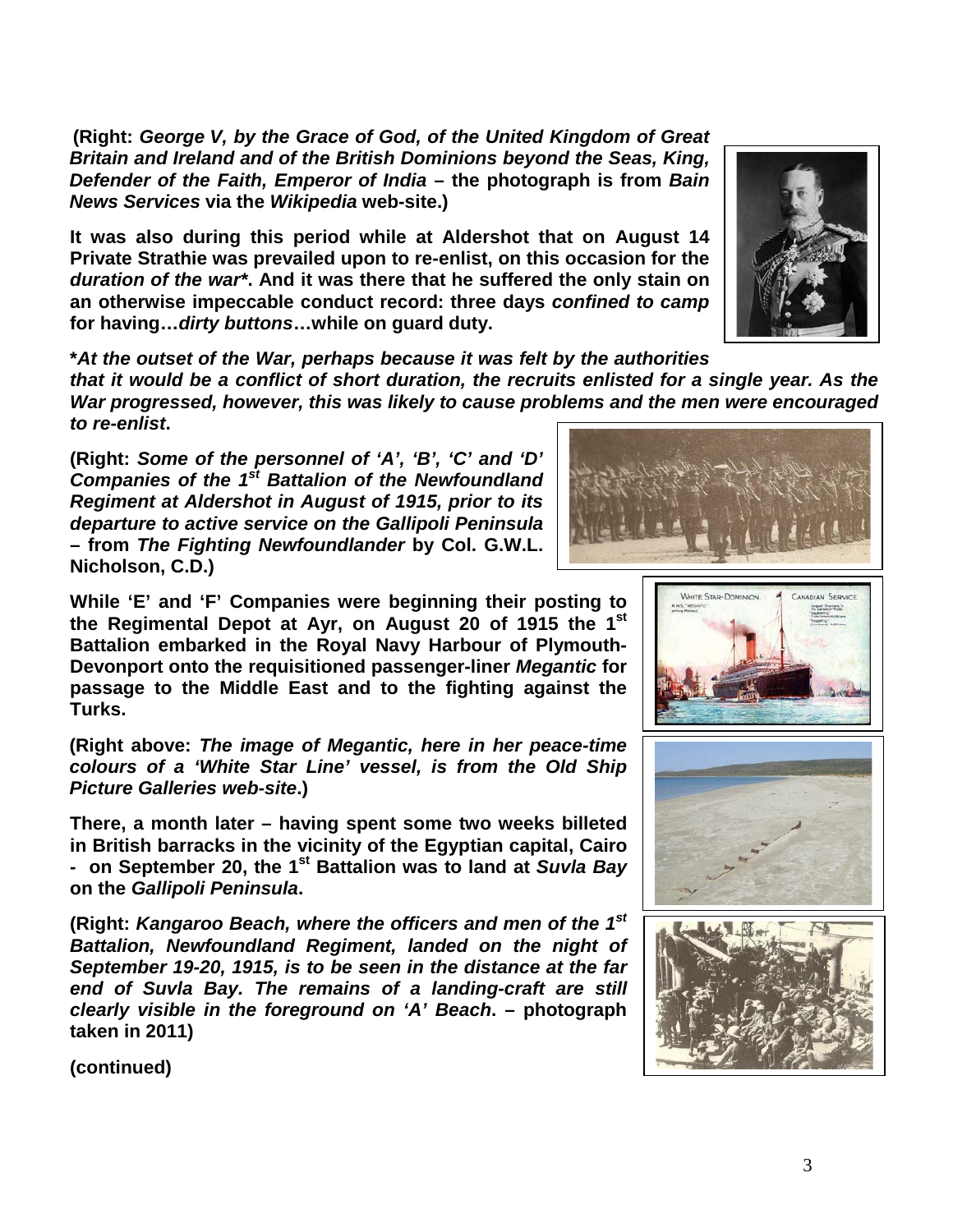**(Preceding page:** *Newfoundland troops on board a troop-ship anchored at Mudros: Megantic on August 29, Ausonia on September 18, or Prince Abbas on September 19 – Whichever the case, they were yet to land on Gallipoli – Dardanelles to the French, Ҫanakkale to the Turks***. – from Provincial Archives)**

**(Right:** *A century later, the area, little changed from those faroff days, of the Newfoundland positions at Suvla, and where the 1st Battalion was to serve during the fall of 1915* **– photograph from 2011)**

**When the Newfoundlanders landed from their transport ship at**  *Suvla Bay* **on that September night of 1915 they would disembark into a campaign that was already on the threshold of collapse.**

**Not only in the area where the Newfoundland Battalion was to serve but, even ever since the very first days of the operation in April of 1915, the entire** *Gallipoli Campaign,* **including the operation at** *Suvla Bay,* **had proved to be little more than a debacle:** 

**Flies, dust, disease, the frost-bite and the floods – and of course the casualties inflicted by an enemy who was to fight a great deal better than the British High Command\* had ever anticipated – were eventually to overwhelm the British-led forces and those of the French, and it would finally be decided to abandon not only** *Suvla Bay* **but the entire** *Gallipoli* **venture.**

**(Right:** *No-Man's-Land at Suvla Bay as seen from the Newfoundland positions* **– from** *Provincial Archives***)**

**(Right below:** *An un-identified Newfoundland soldier in the trenches at Suvla Bay –* **from**  *Provincial Archives***)**

*\*Many of the commanders chosen were second-rate, had been brought out of retirement, and had little idea of how to fight – let alone of how to win. One of the generals at Suvla, apparently, had handed in his resignation during the Campaign and had just gone home.* 

**November 26 would see the nadir of the Newfoundland Battalion's fortunes at** *Gallipoli***; a freak rain-, snow- and ice-storm was to strike the**  *Suvla Bay* **area and the subsequent floods had wreaked havoc amongst the forces of both sides. For several days, survival rather than the enemy had been the priority.**

**There were to be many casualties on both sides, some of them, surprised by the sudden inundation of their positions, fatalities who had drowned in their trenches – although no Newfoundlanders were to be among that number. Numerous, however, had been those afflicted by trench-foot and by frost-bite.**

**(continued)**





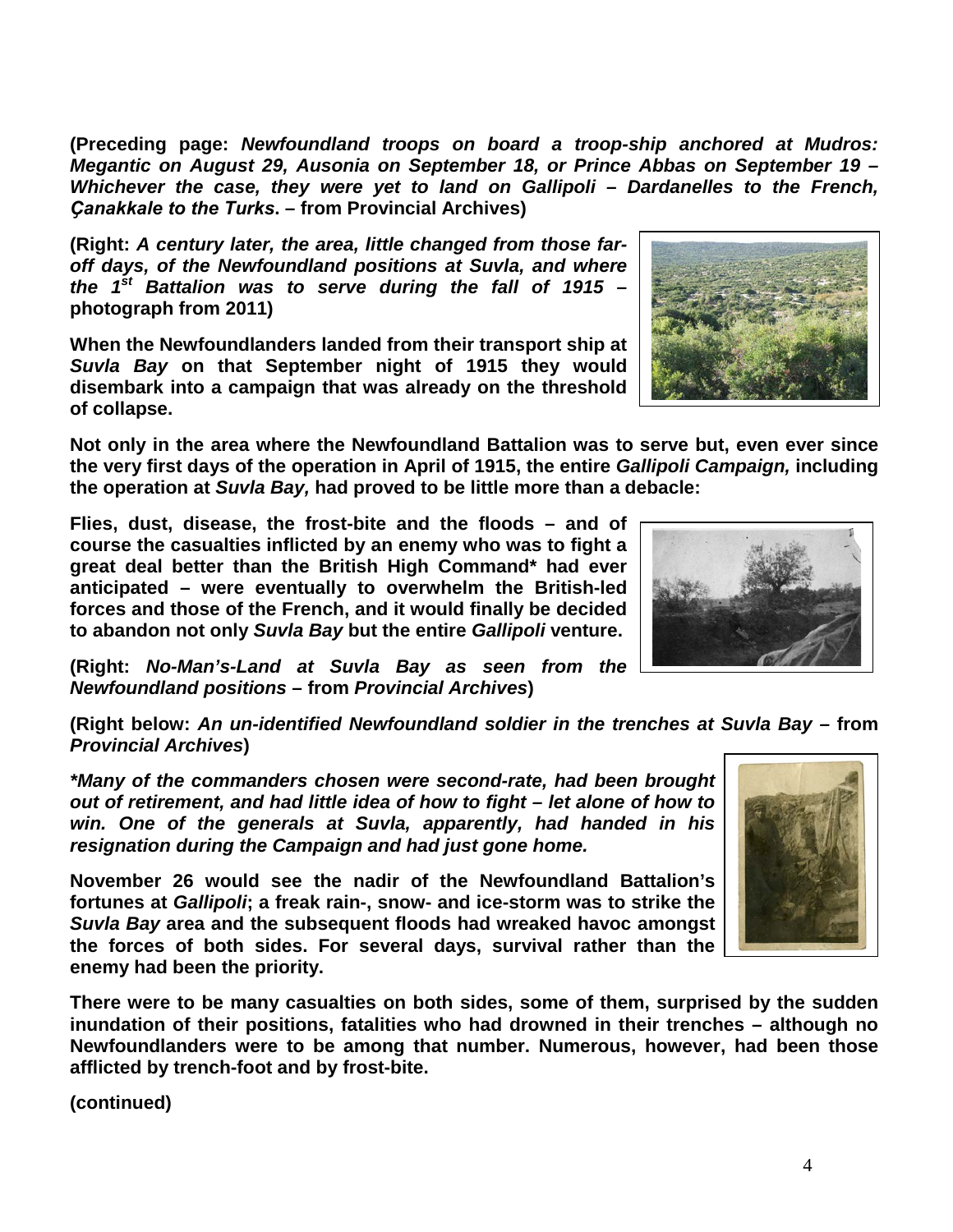**On the night of December 19-20, the British abandoned the area of** *Suvla Bay* **– the Newfoundlanders, the only non-British unit to serve there, to form a part of the rear-guard. Some of the Battalion personnel were to be evacuated to the nearby island of Imbros, some to Lemnos, further away, but in neither case was the respite to be of a long duration; the 1st Battalion would be transferred only two days later to the area of** *Cape Helles***, on the western tip of the** *Gallipoli Peninsula***.**

**(Right:** *Cape Helles as seen from the Turkish positions on the misnamed Achi Baba, positions which were never breached: The Newfoundland positions were to the right-hand side of the picture***. – photograph from 2011)**

**The British, Indian and** *Anzac* **forces – the Australian and New Zealand Army Corps was also to serve at** *Gallipoli* **– were now only marking time until a complete withdrawal of the**  *Peninsula* **could be undertaken.** 

**(Right:** *'W' Beach at Cape Helles as it was only days before the final British evacuation* **– from** *Illustration***)**

**This final operation would take place on the night of January 8-9, the Newfoundland Battalion to furnish part of the British rear-guard on this second occasion also.**

*\*Lieutenant Owen Steele of St. John's, Newfoundland, is cited as having been the last soldier of the Mediterranean Expeditionary Force to step into the final small boat to sail from the Gallipoli Peninsula.*

**(Right:** *'W' Beach almost a century after its abandonment by British forces in that January of 1916 and by the Newfoundlanders who were to be the last soldiers off the beach***:** *Vestiges of the wharves in the black-and-white picture are still to be seen.* **– photograph from 2011)**

**Immediately after the British evacuated the entire** *Gallipoli Peninsula* **in January of 1916, the Newfoundland Battalion was to be ordered to the Egyptian port-city of Alexandria, to arrive there on the 15th of that month. The Newfoundlanders were then immediately transferred southward to the vicinity of Suez, a port at the southern end of the Canal which bears the same name, there to await further orders since, at the time, the subsequent destination of the British 29th Division had yet to be decided\*.**



*\*Bulgaria had entered the conflict on the side of the Central Powers, and Salonika was soon to become a theatre of war.*

**(continued)**

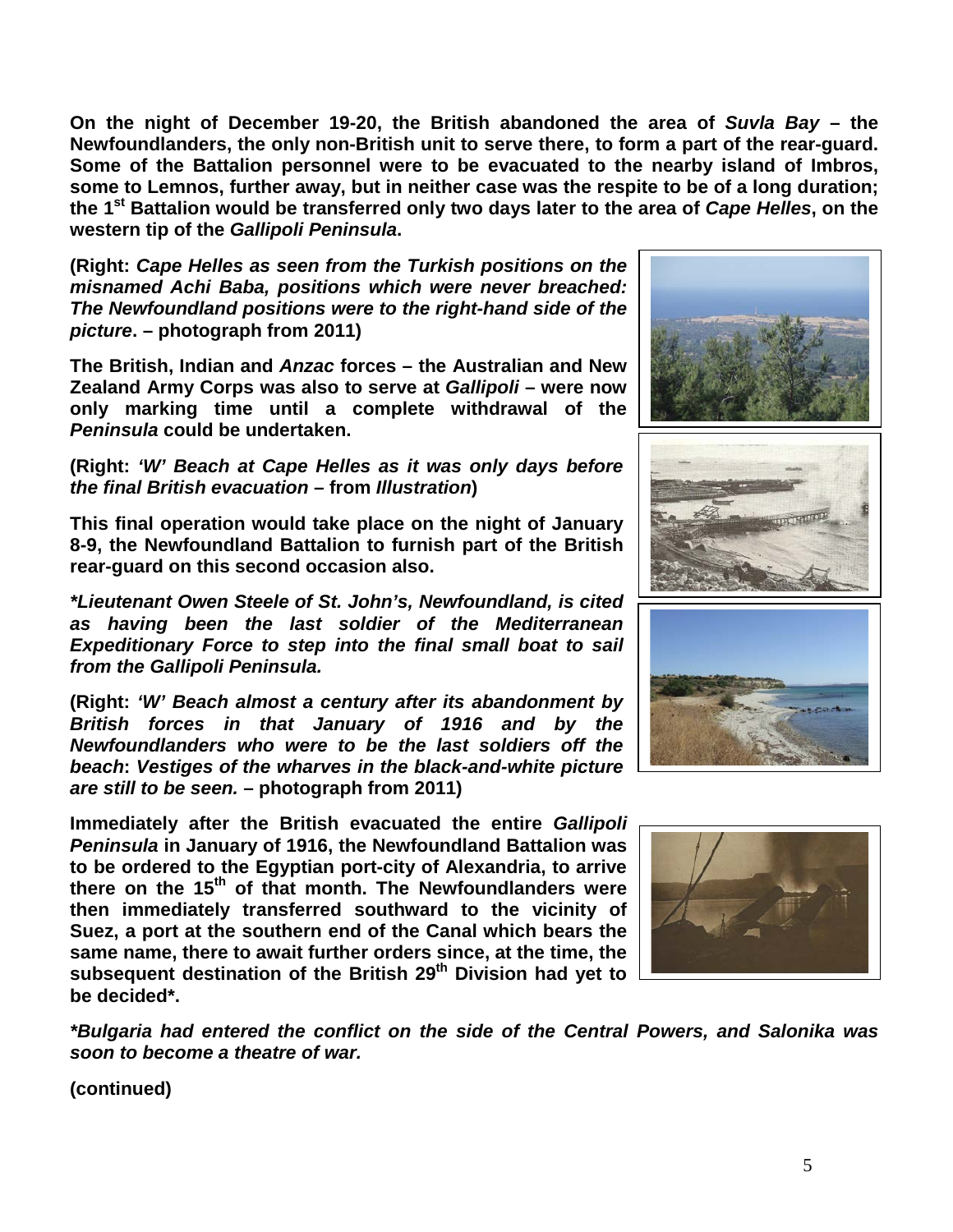**(Preceding page:** *The British destroy their supplies during the final evacuation of the Gallipoli Peninsula. The men of the 1st Battalion of the Newfoundland Regiment were among the last to leave on two occasions, at both Suvla Bay and Cape Helles***. – photograph taken from the battleship** *Cornwallis* **from**  *Illustration***)**



**(Right above:** *Port Tewfiq at the south end of the Suez Canal as it was just prior to the Great War* **– from a vintage post-card)**

**After that two-month interim spent in the vicinity of Port Suez, the almost six-hundred officers and** *other ranks* **of the 1st Battalion were to board His Majesty's Transport** *Alaunia* **at Port Tewfiq, on March 14 to begin the voyage through the**  *Suez Canal* **en route to France. The Newfoundlanders would disembark eight days afterwards in the Mediterranean portcity of Marseilles, on March 22.**



**(Right above:** *British troops march through the port area of the French city of Marseilles***. – from a vintage post-card)**

**Some three days after the unit's disembarkation on March 22, the Newfoundland Battalion's train was to find its way to the small provincial town of Pont-Rémy, a thousand kilometres to the north of Marseilles. It had been a cold, miserable journey, the blankets provided for the troops having inexcusably travelled unused in a separate wagon.**

**Having de-trained at the local station at two o'clock in the morning, the Newfoundlanders were now still to endure the long, dark march ahead of them before they would reach their billets at Buigny l'Abbé.**

**It is doubtful if many of those tired soldiers were to pay much attention to the slow-moving stream flowing under the bridge over which they then marched on their way from the station. But some three months later** *the Somme* **was to become a part of their history.**

**(Right:** *A languid River Somme as seen from the bridge at Pont-Rémy* **– photograph from 2010)**

On April 13, the 1<sup>st</sup> Battalion subsequently marched into the village of Englebelmer – **perhaps some fifty kilometres in all from Pont-Rémy - where it would be billeted, would receive re-enforcements from Scotland via Rouen and, in two days' time, would be introduced into the communication trenches of the** *Western Front.*

**Just days following the Newfoundland Battalion's arrival on the** *Western Front***, two of the four Companies – 'A', and 'B' – were to take over several support positions from a British unit\* before the entire Newfoundland unit was then ordered to move further up for the first time into forward positions on April 22.**

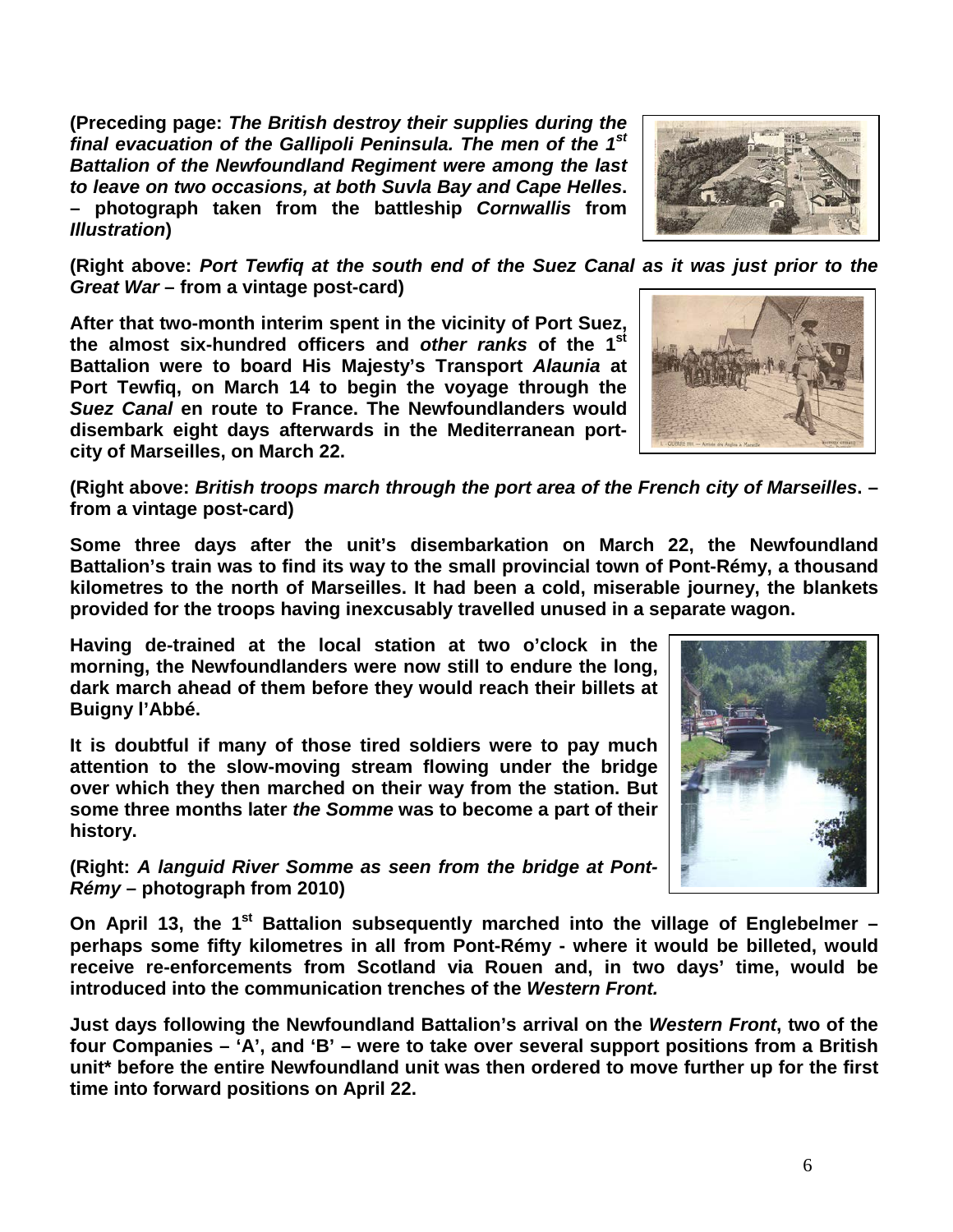*\*It should be said that the Newfoundland Battalion and twohundred men of the Bermuda Rifles who were serving at the time in the 2nd Lincolnshire Regiment Battalion, were then the only units at the Somme from outside the British Isles - true also on the day of the attack on July 1.*

**(Right:** *A part of the re-constructed trench system to be found in the Newfoundland Memorial Park at Beaumont-Hamel* **– photograph from 2009(?))**

**Having then been withdrawn at the end of that April to the areas of Mailly-Maillet and Louvencourt where they would be based for the next two months, the Newfoundlanders were soon to be preparing for the upcoming British campaign of that summer, to be fought on the ground named for the languid, meandering river,** *the Somme***, that flowed – and still does so today – through the region.** 

**If there is one name and date in Newfoundland history which is etched in the collective once-national memory, it is that of Beaumont-Hamel on July 1 of 1916; and if any numbers are remembered, they are those of the eight-hundred who went**  *over the top* **in the third wave of the attack on that morning, and of the sixty-eight unwounded present at muster some twenty-four hours later\*.**

**(Right above:** *Beaumont-Hamel: Looking from the British lines down the hill to Y Ravine Cemetery which today stands atop part of the German front-line defences: The Danger Tree is to the right in the photograph***. – photograph taken in 2009)**

**(Right:** *A view of Hawthorn Ridge Cemetery Number 2 in the Newfoundland Memorial Park at Beaumont-Hamel* **– photograph from 2009(?))**

*\*Perhaps ironically, the majority of the Battalion's casualties was to be incurred during the advance from the third line of British trenches to the first line from where the attack proper was to be made, and while struggling through British wire laid to protect the British positions from any German attack.*

**There are other numbers of course: the fiftyseven thousand British casualties incurred in four hours on that same morning of which nineteen-thousand were recorded as having been** *killed in action* **or** *died of wounds***.** 

**It was to be the largest disaster** *ever* **in the annals of the British Army…and, just as depressing, the carnage of** *the Somme* **would continue for the next four and a half months.**